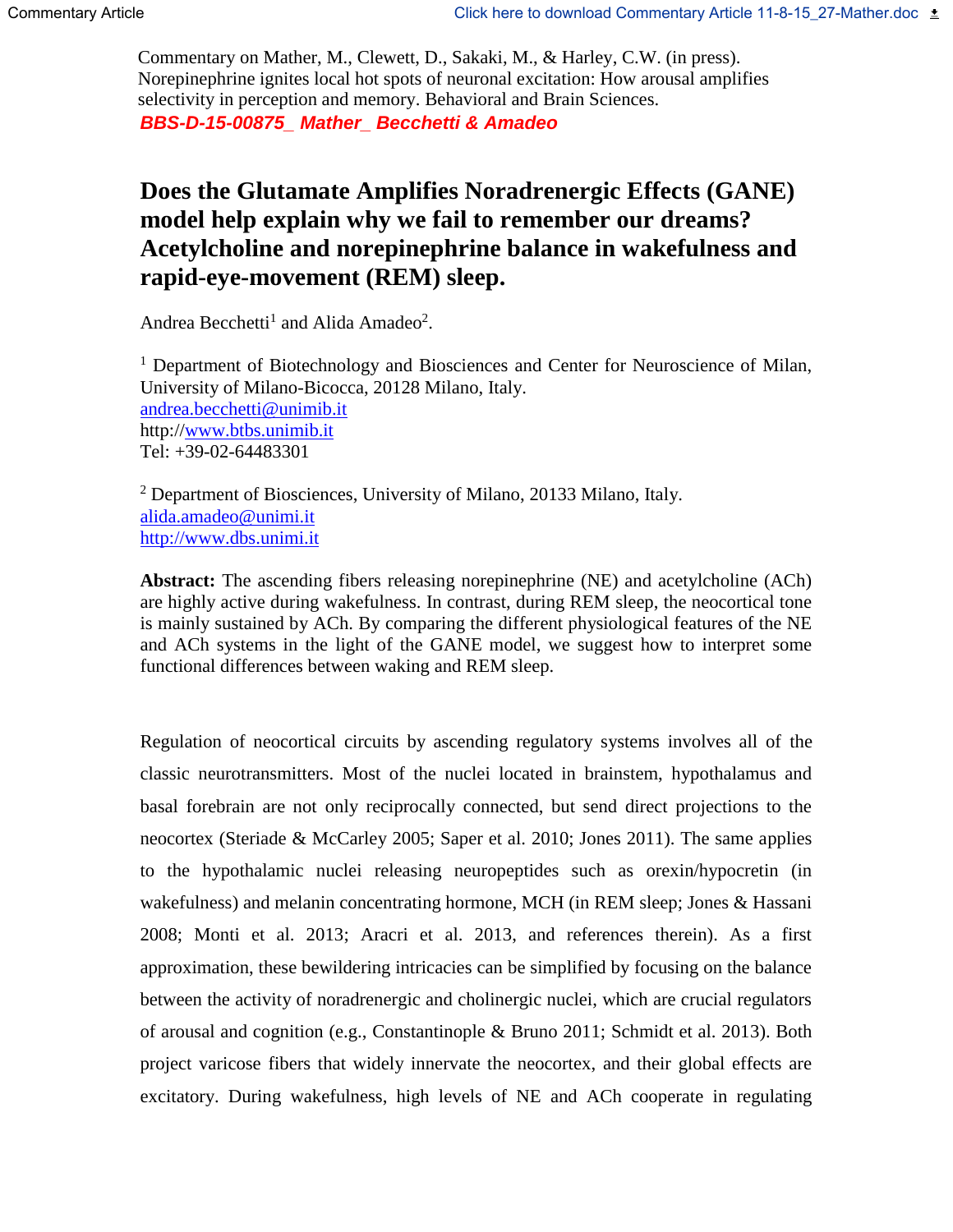arousal and cognitive processes. However, although cholinergic transmission is certainly implicated in synaptic plasticity (e.g., Berg 2011), the physiological action of NE is thought to be more persistent and more closely related to memory retention and consolidation (e.g., Constantinople & Bruno, 2011; McGaugh 2013; Schmidt et al. 2013). The activity of noradrenergic and cholinergic neurons decreases during non-REM (NREM) sleep, whereas in REM sleep ACh release increases again, while NE activity remains low (Lee et al. 2005; Datta 2010; Saper et al. 2010; Takahashi et al. 2010; **Figure 1**). The fact that neocortex activation in REM sleep is mainly sustained by ACh is a further indication that the cholinergic tone is more directly related to consciousness and executive functions. In fact, the role of REM sleep in memory consolidation remains controversial (Rasch & Born 2013; Ackermann & Rasch 2014).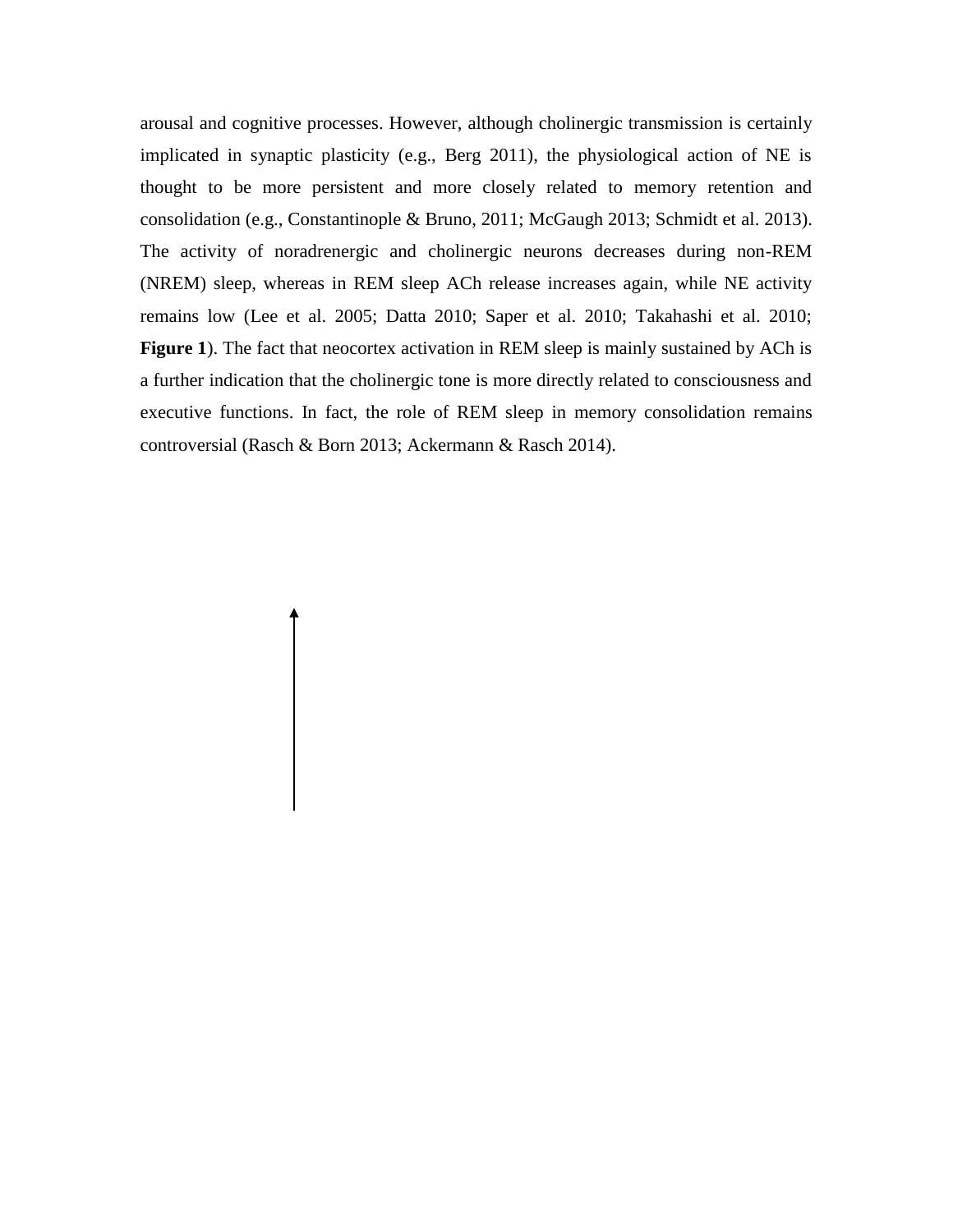

**Figure 1. Cholinergic and noradrenergic activity through the sleep-wake cycle.**  The scheme provides a qualitative comparison of the activity of the ascending cholinergic and noradrenergic projections, with no pretension of quantitative precision.  $AU =$  Arbitrary Units.

Does the GANE model help to suggest possible explanations of the different functional consequences of activating these regulatory systems during brain states? A first central assumption is that, under strong neuronal activation, spillover glutamate stimulates nearby NE varicosities in an NMDA receptor-mediated way. By activating low-affinity β-adrenoreceptors, high NE release would stimulate neuronal excitability as well as glutamatergic terminals, thus constituting activity 'hot spots' that effectively amplify inputs with high priority under phasic arousal. Are such hot spots possible in the cholinergic system? Not much is known about the glutamatergic regulation of ACh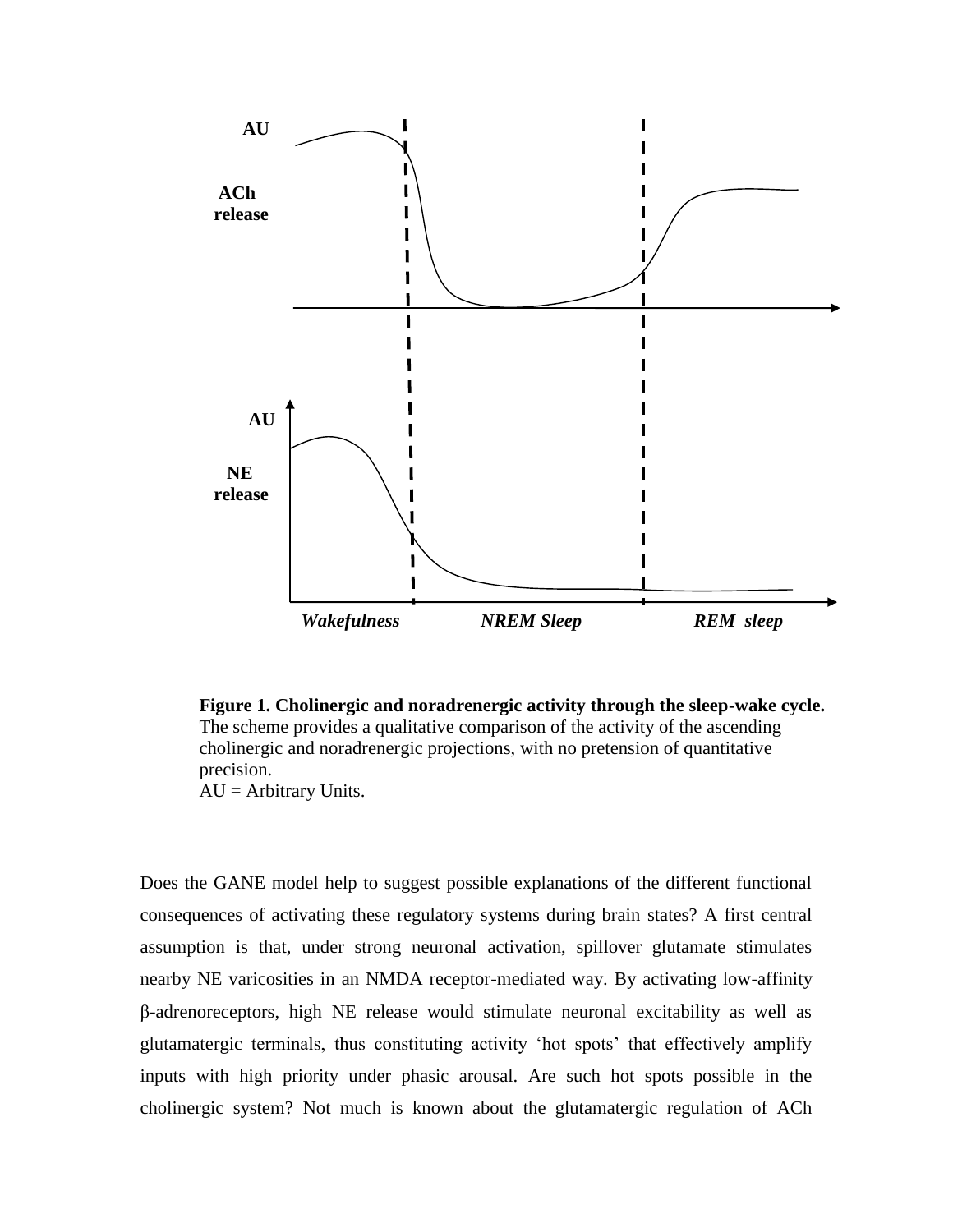release, but evidence does exist about ionotropic glutamate receptors regulating cholinergic terminals in the neocortex (Ghersi et al. 2003; Parikh et al. 2010). Hence, it is conceivable that spillover glutamate also stimulates cholinergic fibers. Because ACh is well known to increase glutamate release (Marchi & Grilli 2010), a positive feedback loop could generate local ACh hot spots, analogous to those hypothesized by Mather and colleagues.

A second central tenet of the GANE model is that the low threshold  $\alpha$ 2-adrenoreceptors, by responding to low and intermediate diffuse NE concentrations, would inhibit glutamate release in pathways implicated in low priority signaling, under aroused conditions. Under this respect, the cholinergic system presents several differences compared to the noradrenergic. In particular: i) cholinergic fibers form both well differentiated point-to-point synapses and axon varicosities that sustain more diffuse ACh release (Dani & Bertrand 2007); ii) ACh activates both metabotropic (muscarinic, mAChRs) and ionotropic (nicotinic, nAChR) receptors. In prefrontal regions, M1 mAChRs are widespread and produce excitatory effects related to working memory through different cellular mechanisms (e.g., McCormick & Prince 1986; Gulledge et al. 2009; Proulx et al. 2014). Their  $EC_{50}$  for ACh is in the low  $\mu$ M range. On the other hand, nAChRs can be broadly divided into two functional classes (Dani & Bertrand 2007). Heteromeric nAChRs have high affinity for ACh (with  $EC_{50}$  in the  $\mu$ M range), relatively low permeability to  $Ca^{2+}$  (P<sub>Ca</sub>) and slow desensitization in the presence of agonist. Homomeric nAChRs have high  $P_{Ca}$  (in the order of the one displayed by NMDA receptors), but low affinity for ACh ( $EC_{50} \approx 200 \mu M$ ), and quick desensitization kinetics. The role of different nAChR subtypes in regulating excitatory and inhibitory transmission is still matter of debate. Nonetheless, a striking difference with NE transmission is immediately apparent. The long-term effects on synaptic consolidation are generally thought to depend on  $Ca^{2+}$  signals. However, within the putative ACh hot spots, the efficacy of high-PCa homomeric receptors would be blunted by quick desensitization. High ACh concentrations would also tend to desensitize heteromeric nAChRs. This would prevent sustained  $Ca^{2+}$  entry through nAChRs as well as by nAChR-dependent activation of glutamate release, and thus of NMDA receptors. Therefore, differently from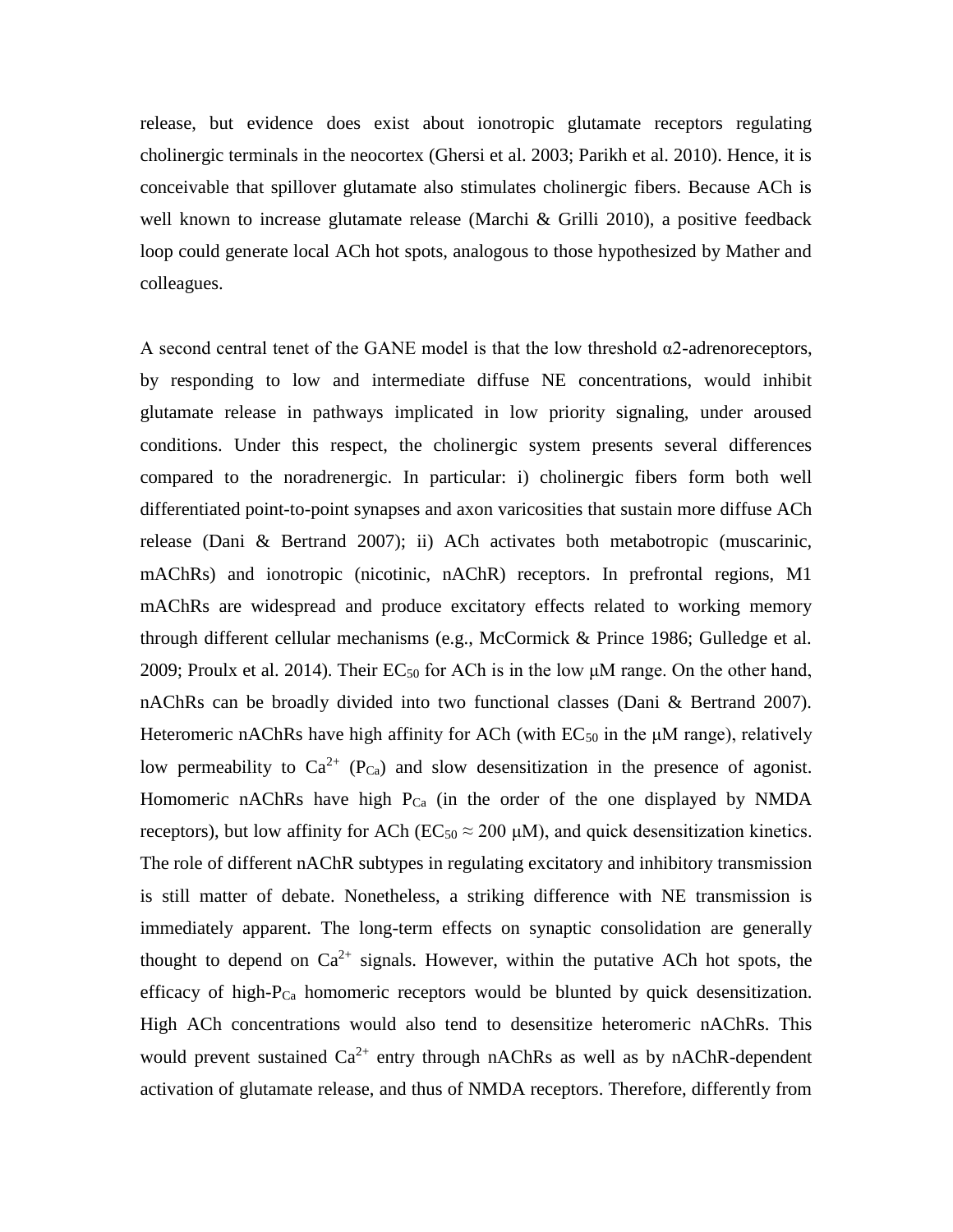the case of NE, it seems unlikely that ACh hot spots can produce long-term cellular effects considerably different from those produced by lower ACh concentrations, as mediated by mAChRs and heteromeric nAChRs. On the other hand, stimulation of ACh receptors could contribute to sustain local NE hot spots because of the potentiating effect on glutamate release, when both cholinergic and NE systems are active (a point worth of further study).

In summary, by following up the GANE model reasoning, one is led to conclude that low and high concentrations of NE and ACh produce distinct functional effects on neocortical networks. Low to moderate ACh release sustains global neocortex arousal in both wakefulness and REM sleep. However, in the absence of NE activity (as in REM sleep), cholinergic activity is unable to yield long-term synaptic changes, such as those implicated in memory retention, which would partly explain the well known difficulty of recalling oneiric activity. Instead, high levels of ACh seem more fit to shape the rapid synaptic responses implicated in executive functions, as the quick kinetics of the low affinity nAChRs would suggest. We believe that deeper functional studies of the interplay between the ascending regulatory systems, led by heuristic models such as the GANE, will greatly help progress in understanding the physiological basis of cognition.

## **References**

Ackermann, S. & Rasch, B. (2014) Differential effects of non-REM and REM sleep on memory consolidation? *Current Neurology and Neuroscience Reports* 14:430. doi: 10.1007/s11910-013-0430-8

Aracri, P., Banfi, D., Pasini, M.E., Amadeo, A. & Becchetti, A. (2015) Orexin (hypocretin) regulates glutamate input to fast-spiking interneurons in layer V of the Fr2 region of the murine prefrontal cortex. *Cerebral Cortex* 25:1330-47. doi: 10.1093/cercor/bht326

Berg, D.K. (2011) Timing is everything, even for cholinergic control. *Neuron* 71:6-8. doi: 10.1016/j.neuron.2011.06.029

Constantinople, C.M. & Bruno, R.M. (2011) Effects and mechanisms of wakefulness on local cortical networks. *Neuron* 69:1061-8. doi: 10.1016/j.neuron.2011.02.040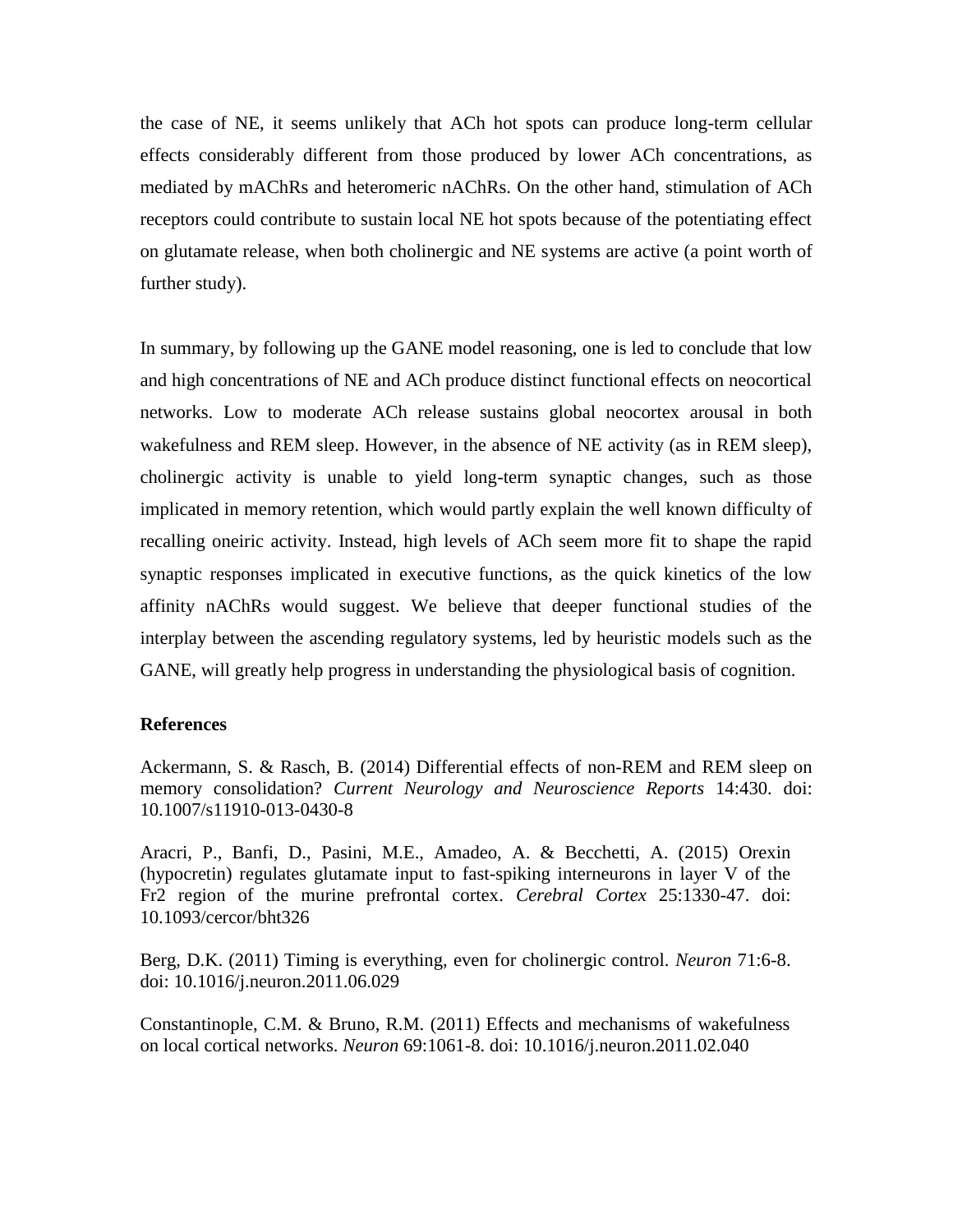Dani, J.A. & Bertrand, D. (2007) Nicotinic acetylcholine receptors and nicotinic cholinergic mechanisms of the central nervous system. *Annual Review of Pharmacology and Toxicology* 47:699-729. doi: 10.1146/annurev.pharmtox.47.120505.105214

Datta, S. (2010) Cellular and chemical neuroscience of mammalian sleep. *Sleep Medicine* 11:431-40. doi: 10.1016/j.sleep.2010.02.002

Ghersi, C., Bonfanti, A., Manzari, B., Feligioni, M., Raiteri, M. & Pittaluga, A. (2003) Pharmacological heterogeneity of release-regulating presynaptic AMPA/kainate receptors in the rat brain: study with receptor antagonists. *Neurochemistry International* 42:283-92. doi: 10.1016/S0197-0186(02)00129-8

Gulledge, A.T., Bucci, D.J., Zhang, S.S., Matsui, M. & Yeh, H.H. (2009) M1 receptors mediate cholinergic modulation of excitability in neocortical pyramidal neurons. *Journal of Neuroscience* 29:9888-902. doi: 10.1523/JNEUROSCI.1366- 09.2009

Jones, B.E. (2011) Neurobiology of waking and sleeping. *Handbook of Clinical Neurology* 98:131-49. doi: 10.1016/B978-0-444-52006-7.00009-5

Jones, B.E. & Hassani, O.K. (2008) The role of Hcrt/Orx and MCH neurons in sleepwake state regulation. *Sleep* 36:1769-72. doi: 10.5665/sleep.3188

Lee, M.G., Hassani, O.K., Alonso, A. & Jones, B.E. (2005) Cholinergic basal forebrain neurons burst with theta during waking and paradoxical sleep. *Journal of Neuroscience* 25:4365-9. doi: 10.1523/JNEUROSCI.0178-05.2005

Marchi, M. & Grilli, M. (2010) Presynaptic nicotinic receptors modulating neurotransmitter release in the central nervous system: functional interactions with other coexisting receptors. *Progress in Neurobiology* 92:105-11. doi: 10.1016/j.pneurobio.2010.06.004

McCormick, D.A. & Prince, D.A. (1986) Mechanisms of action of acetylcholine in the guinea-pig cerebral cortex in vitro. *Journal of Physiology* 375:169-94. doi: 10.1113/jphysiol.1986.sp016112

McGaugh, J.L. (2013) Making lasting memories: Remembering the significant. *Proceedings of the National Academy of Sciences*, 110 (Supplement 2), 10402-7. doi: 10.1073/pnas.1301209110

Monti, J.M., Torterolo, P. & Lagos, P. (2013) Melanin-concentrating hormone control of sleep-wake behavior. *Sleep Medicine Reviews* 17:293-8. doi: 10.1016/j.smrv.2012.10.002